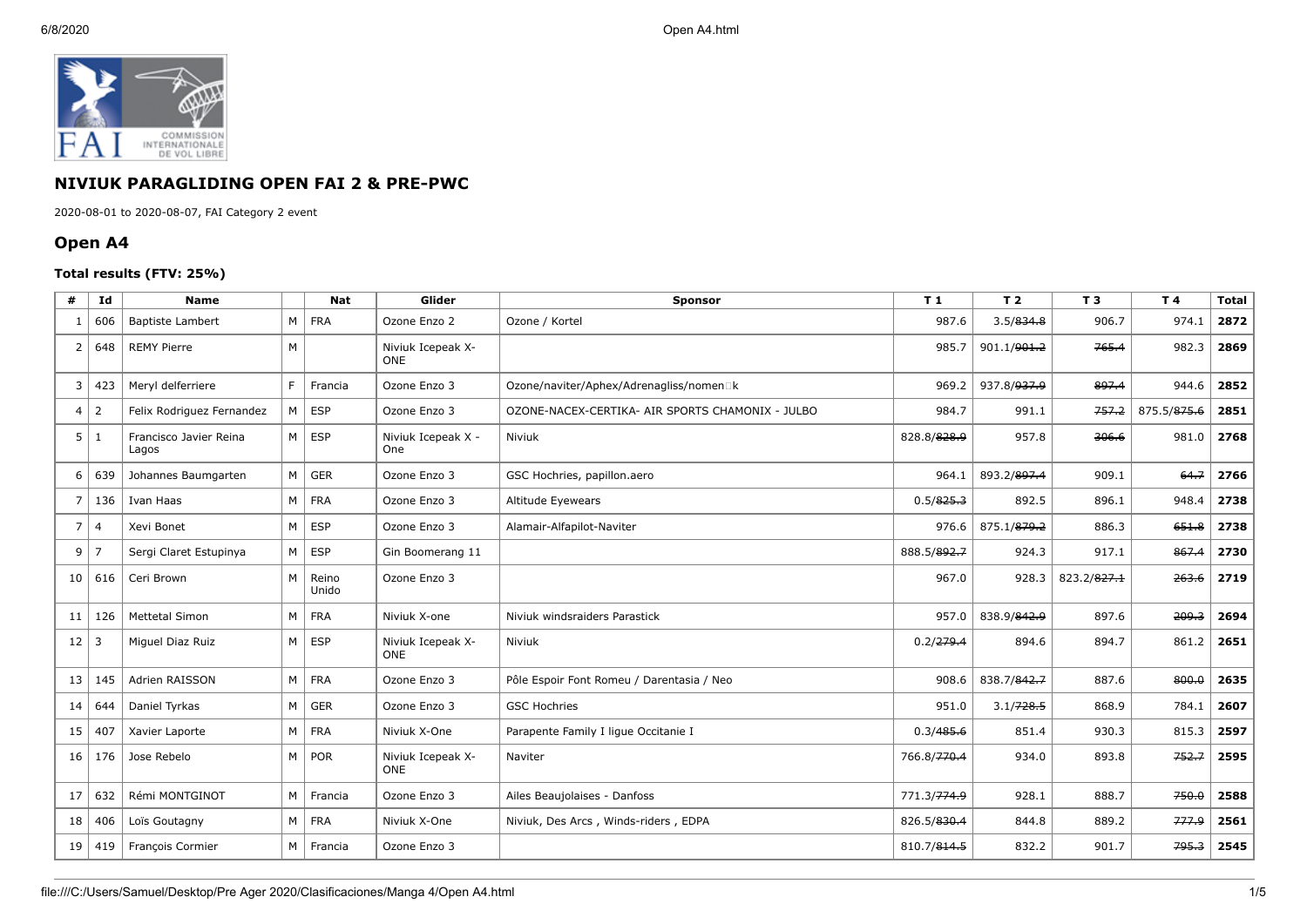## 6/8/2020 Open A4.html

| #  | Id  | <b>Name</b>               |                | Nat           | Glider                   | Sponsor                                                                              | T <sub>1</sub>          | T <sub>2</sub>          | T <sub>3</sub> | T 4                     | <b>Total</b> |
|----|-----|---------------------------|----------------|---------------|--------------------------|--------------------------------------------------------------------------------------|-------------------------|-------------------------|----------------|-------------------------|--------------|
| 20 | 424 | Pellissier Simon          |                | M   FRA       | Niviuk Icepeak X-<br>One | Ressources Parapentes, Niviuk, Orcienes1850                                          | 811.2/815.0             | 833.5                   | 891.9          | 777.4                   | 2537         |
| 21 | 619 | Simon Gartner             | $M \mid$       | FRA           | Flow Spectra             | Flow                                                                                 | 861.1                   | 919.7                   | 439.6          | 747.9/748.0             | 2529         |
| 22 | 25  | David Villarta            | M <sub>1</sub> | <b>ESP</b>    | Ozone Enzo 3             | VILLARTA Family,                                                                     | 0.5/744.1               | 770.2                   | 986.8          | 746.7                   | 2504         |
| 23 | 623 | Gilet Valentin            | M              | Francia       | Ozone Zeno               | <b>BGD</b>                                                                           | 831.2                   | 0.9/211.7               | 885.8          | 754.9                   | 2473         |
| 24 | 610 | vargas thibaut            | M              | FRA           | Ozone Enzo 3             | Ligue Occitanie Parapente / SLAT / WAGGA                                             | 755.0/ <del>755.1</del> | 942.2                   | 264.9          | 774.4                   | 2472         |
| 25 | 651 | Yann livinec              | M              | Francia       | Ozone Zeno               |                                                                                      | 831.8                   | 766.4/ <del>770.0</del> | 872.5          | 760.0                   | 2471         |
| 26 | 602 | Lambert Cyril             | M <sub>1</sub> | Francia       | Ozone Enzo 2             |                                                                                      | 817.3                   | 782.1/ <del>785.8</del> | 864.5          | 737.5                   | 2464         |
| 27 | 158 | Nicolas DINH              | M <sub>1</sub> | <b>FRA</b>    | Ozone Zeno               | Equipe de lique Occitanie)   Alixa                                                   | 0.3/430.1               | 818.7                   | 888.8          | 754.9                   | 2463         |
| 28 | 608 | <b>Constance Mettetal</b> | F.             | FRA           | Ozone Enzo 3             |                                                                                      | 819.1                   | 746.1/ <del>749.6</del> | 874.4          | 711.5                   | 2440         |
| 29 | 9   | Jesus costa sanchez       |                | $M \mid ESP$  | Niviuk Icepeak X-<br>ONE | Nivik españa - Mediterranean Paragliders.com- parapentedesnivel.com-<br><b>FAMUR</b> | 763.2/ <del>763.3</del> | 909.2                   | 307.4          | 762.2                   | 2435         |
| 30 | 122 | Victor Boudet             | $M \mid$       | <b>FRA</b>    | Ozone Enzo 3             | Pole espoir vol libre / Pointe Ardennes parapente                                    | 758.4/ <del>762.0</del> | 777.7                   | 898.3          | 745.9                   | 2434         |
| 31 | 66  | Andres Agredo Perez       | M              | ESP           | Ozone Zeno               |                                                                                      | 780.1                   | 760.5/764.1             | 888.6          | 738.2                   | 2429         |
| 32 | 401 | Lombardi Gregoire         |                | $M$   FRA     | Ozone Enzo 3             | pole espoir font romeu / departement AIN / region Rhone Alpes                        | 768.3                   | 2.2/522.5               | 882.7          | 756.3                   | 2410         |
| 33 | 185 | Miki ventaja diaz         |                | $M \vert$ ESP | NIviuk Icepeak X-<br>one |                                                                                      | 808.5                   | 0.7/171.8               | 822.4          | 766.4                   | 2398         |
| 34 | 624 | jules Perrin              | M <sub>1</sub> | <b>FRA</b>    | Ozone Zeno               | fly fat                                                                              | 0.3/435.3               | 724.6                   | 885.1          | 778.6                   | 2389         |
| 35 | 604 | Rémi Bourdelle            | M              | <b>FRA</b>    | Ozone Enzo 3             | Les Ailes du Mont-Blanc                                                              | 0.2/290.2               | 754.7                   | 874.4          | 754.6                   | 2384         |
| 36 | 601 | Jules Croibier            | M <sub>1</sub> | <b>FRA</b>    | Ozone Enzo 3             |                                                                                      | 763.2/ <del>763.3</del> | 827.7                   | 442.3          | 771.6                   | 2363         |
| 37 | 629 | Dan Girdea                | M              | Suecia        | Ozone Zeno               |                                                                                      | 0.3/442.9               | 823.4                   | 775.5          | 744.7                   | 2344         |
| 38 | 17  | Xavier Berneda            | M <sub>1</sub> | <b>ESP</b>    | Ozone Enzo 3             | MunichSports.com - Parashop.es - FlyFox - DuuoShoes.com                              | 0.1/105.7               | 696.8                   | 870.8          | 763.8                   | 2331         |
| 39 | 649 | Jacques Fournier          | M              | Francia       | Ozone Enzo 3             | Stodeus / woody Valley /parateam                                                     | 811.2                   | 751.4/ <del>751.5</del> | 469.6          | 758.3                   | 2321         |
| 40 | 617 | Mouquet Nicolas           | M              | FRA           | Ozone Enzo 3             | <b>Aplied Materials</b>                                                              | 844.4                   | 705.3/705.4             | 448.5          | 749.5                   | 2299         |
| 41 | 28  | Robinson Altieri Sánchez  |                | $M \vert$ ESP | Ozone Enzo 3             | Micartera                                                                            | 729.6                   | 667.5/670.6             | 888.5          | 430.5                   | 2286         |
| 42 | 642 | Peter Kozisek             | M              | CZE           | Ozone Enzo 3             | SILP MARRACHOV                                                                       | 759.5                   | 772.2                   | 294.0          | 741.8/741.9             | 2274         |
| 43 | 222 | Stephan Hüttermann        | M              | <b>GER</b>    | Ozone Enzo 3             | Worldwidesail                                                                        | 758.2                   | 0.2/40.4                | 779.1          | 713.8                   | 2251         |
| 44 | 650 | Boris Plamenov            | M              | <b>ESP</b>    | <b>UP Guru</b>           | <b>DPARAPENTE</b>                                                                    | 743.5                   | 764.3                   | 58.3           | 727.7/ <del>727.8</del> | 2236         |
| 45 | 630 | Martin Kubicek            |                | $M \vert CZE$ | Ozone Enzo 3             |                                                                                      | 783.1                   | 0.7/175.7               | 806.0          | 633.6                   | 2223         |
| 46 | 26  | Oriol Cervelló Nogués     |                | $M \vert ESP$ | Ozone Zeno               | Munich Life University                                                               | 705.9/ <del>706.0</del> | 763.0                   | 328.0          | 746.2                   | 2215         |
| 47 | 53  | Ivan Castro Villate       |                | $M \vert$ ESP | Ozone Zeno               | <b>FVDA</b>                                                                          | 735.7                   | 758.5                   | 258.6          | 706.9/ <del>707.0</del> | 2201         |
| 48 | 614 | Florin Iftinca            | M              | Rumania       | Ozone Mantra 7           |                                                                                      | 692.4/695.7             | 752.6                   | 730.2          | 192.5                   | 2175         |
| 49 | 605 | Jan Rentowski             |                | $M \vert POL$ | UP Meru                  | gringofly.com High Adventure UP Paragliders                                          | 0.2/288.9               | 770.7                   | 872.8          | 464.5                   | 2108         |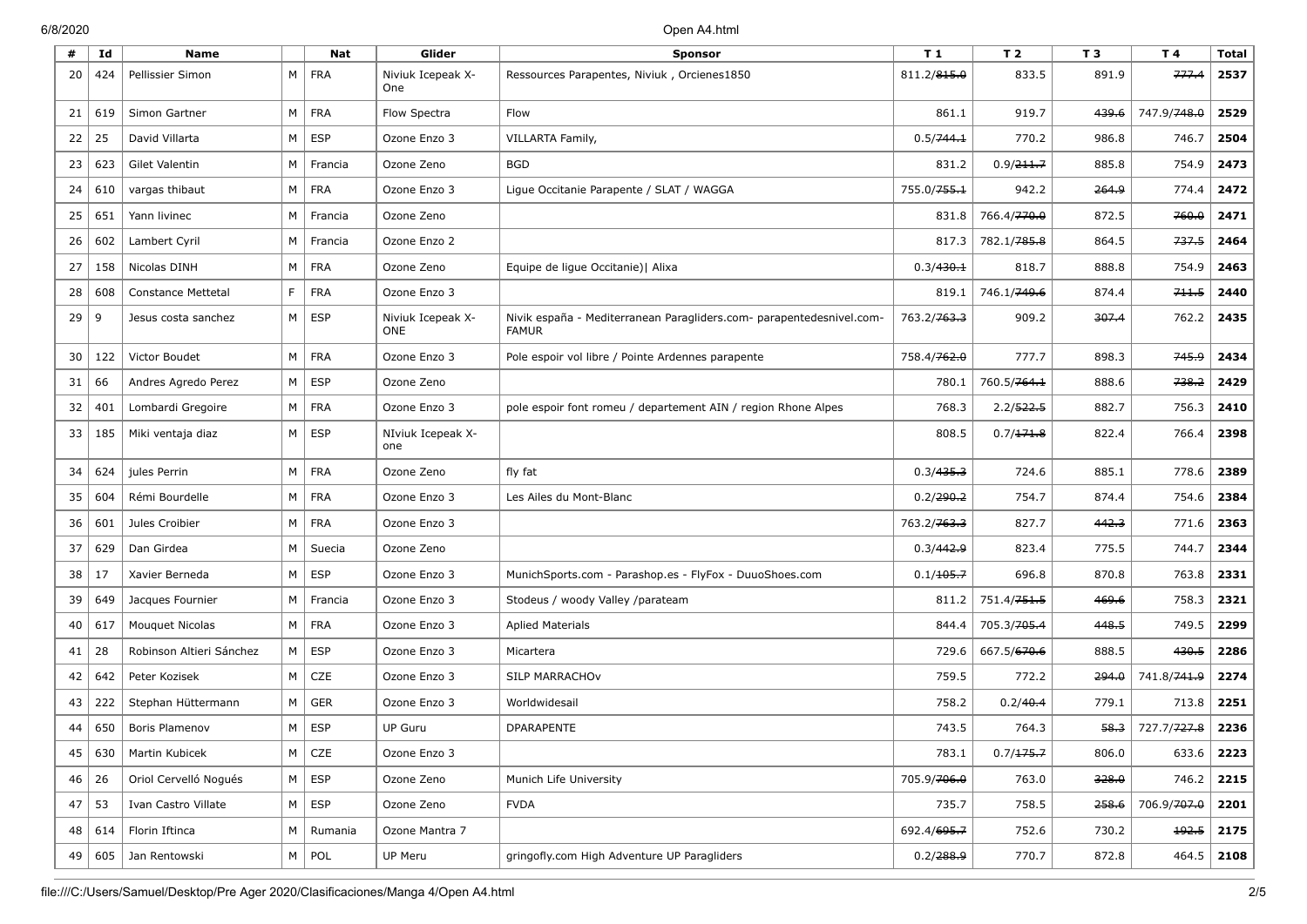| #  | Id      | <b>Name</b>                     |                | <b>Nat</b>     | Glider           | <b>Sponsor</b>                        | T <sub>1</sub>          | T 2       | T 3                     | T 4                     | <b>Total</b> |
|----|---------|---------------------------------|----------------|----------------|------------------|---------------------------------------|-------------------------|-----------|-------------------------|-------------------------|--------------|
| 50 | 625     | Pawel Bedynski                  | M              | Polonia        | Ozone Zeno       |                                       | 706.0                   | 708.1     | 267.7                   | 690.8/690.9             | 2105         |
| 51 | 74      | Lorenzo nadali                  |                | $M$   ITA      | Gin Boomerang 11 | scientific team                       | 752.2                   | 900.4     | 270.0                   | 428.8/428.9             | 2081         |
| 52 | 22      | Gorka Tornos zabala             | M              | <b>ESP</b>     | Ozone Zeno       | <b>FVDA</b>                           | 282.7                   | 0.9/223.0 | 982.0                   | 767.3                   | 2033         |
| 53 | 600     | Marek Robel                     | M <sub>1</sub> | Polonia        | <b>UP Guru</b>   | www.diagmatic.pl, www.nextbank.ph     | 407.9/ <del>409.8</del> | 796.8     | 817.8                   | 247.2                   | 2023         |
| 54 | 182     | Eusebio soares                  | M <sub>1</sub> | <b>POR</b>     | Enzo 3           | 3ssolar                               | 0.1/175.3               | 866.4     | 445.8                   | 689.5                   | 2002         |
| 55 | 138     | Arthur Moindrot                 |                | $M$   FRA      | Ozone Enzo 3     | Pole espoir vol libre, Kortel Design  | 827.7                   | 825.7     | 309.7/ <del>311.2</del> | 245.7                   | 1963         |
| 56 | 19      | Salvador RIPOLL DÍAZ            | $M \mid$       | ESP            | Niviuk X-one     | Parapente Murcia Costa Calida         | 766.9                   | 896.9     | 264.2/ <del>265.5</del> | $\theta$ . $\theta$     | 1928         |
| 57 | 611     | António José Tabanez<br>Fonseca |                | $M \mid POR$   | Ozone Enzo 3     |                                       | 0.1/197.9               | 839.0     | 450.2                   | 622.7                   | 1912         |
| 58 | 628     | Victor Bergelin                 | M              | Suecia         | Ozone Zeno       |                                       | 0.1/189.1               | 752.9     | 428.8                   | 682.8                   | 1865         |
| 59 | 44      | Sergi Ballester Pi              |                | $M \vert$ ESP  | Niviuk Peak 5    |                                       | 338.5/ <del>338.6</del> | 764.9     | 250.1                   | 740.7                   | 1844         |
| 60 | 400     | Claude LE MELLEC                | $M \mid$       | Francia        | Ozone Zeno       |                                       | 745.9                   | 579.2     | 261.4                   | 496.2/ <del>496.3</del> | 1821         |
| 61 | 259     | Matthias Kothe                  | M              | GER            | Ozone Enzo 3     | Nordeutsche Gleitschirmschule   KOMAT | 28.0                    | 884.3     | 745.0                   | 186.1                   | 1815         |
| 62 | 86      | Gorka Uribe Aldekoa             | M <sub>1</sub> | <b>ESP</b>     | Ozone Mantra 7   | EAKF O FEDERACIÓN VASCA               | 277.3                   | 694.0     | 35.8                    | 708.5                   | 1680         |
| 63 | 24      | Daniel Gonzalez Rizo            |                | $M \vert$ ESP  | Niviuk Peak 5    | www.alfapilot.com                     | 712.2                   | 768.5     | $\theta$ . $\theta$     | 196.4                   | 1677         |
| 64 | 48      | Rodolfo Pérez Leunda            |                | $M \vert$ ESP  | Ozone Zeno       | Fed Vasca Deportes Aereos             | 700.0                   | 745.3     | $\theta$ . $\theta$     | 180.9                   | 1626         |
| 65 | 38      | Juanma Garcia Guerrero          |                | $M \vert$ ESP  | Mac Para Magus   | Aire y vuelo                          | 498.9                   | 745.7     | 320.6/ <del>322.1</del> | 199.3                   | 1565         |
| 66 | 214     | Dario Dandeu                    | M              | Italia         | Ozone Enzo 3     | Fly-Air3                              | 298.8                   | 1.0/242.7 | 274.4                   | 945.7                   | 1520         |
| 67 | 37      | Juan Maiza Otaño                |                | $M \vert$ ESP  | Gin Leopard      | Federacion Vasca- FVDA                | 128.1                   | 707.0     | 121.5                   | 682.5                   | 1518         |
| 68 | 132     | Carlos Lopes                    |                | $M \vert POR$  | 777 Gambit       | www.mineiro.com.pt                    | 353.1/ <del>354.8</del> | 776.5     | 355.5                   | 194.8                   | 1485         |
| 69 | 410     | Nando Silla Martínez            |                | $M \vert$ ESP  | UP Meru          | fdacv.com, appifly.org                | 0.1/188.6               | 732.6     | 258.7                   | 456.7                   | 1448         |
| 70 | 635     | Tim Roche                       | M              | Francia        | Niviuk Peak 5    |                                       | 400.8                   | 778.9     | 259.3/260.5             | 245.7                   | 1439         |
| 71 | 224     | Adria Grau Alvarez              |                | $M \vert$ ESP  | Niviuk Peak5     | Niviuk                                | 412.6                   | 767.9     | 42.4                    | 245.5                   | 1426         |
| 72 | 329     | Chris Bevins                    | M              | Reino<br>Unido | Ozone Enzo 3     |                                       | 374.2                   | 761.7     | 271.6/272.9             | 256.4                   | 1408         |
| 73 | 647     | Horst Gresch                    | M              | <b>GER</b>     | Ozone Enzo 3     |                                       | 277.6                   | 368.1     | 0.0                     | 744.9                   | 1391         |
| 74 | 31      | Paco Navarro González           | M <sub>1</sub> | ESP            | Mac Para Magus   | www.aireyvuelo.com                    | 316.3                   | 1.2/279.8 | 289.7                   | 726.5                   | 1334         |
| 75 |         | 613 Frédéric Juvaux             |                | M Francia      | Ozone Enzo 3     | https://opencamp.fr                   | 0.1/191.9               | 765.3     | 362.1                   |                         | $196.0$ 1324 |
|    | 76 641  | Stephan Schöpe                  |                | $M \vert$ GER  | Ozone Enzo 3     | DGF Rhein-Mosel-Lahn, Moselfalken     | 273.0                   | 0.7/170.5 | 257.9                   | 759.5                   | 1291         |
|    | 77   81 | Cecilio Valenzuela Requena      |                | $M \vert$ ESP  | Up Guru          | De Nube a Nube                        | 0.1/131.6               | 254.6     | 297.0                   | 647.7                   | 1199         |
| 78 | 51      | Virgilio Ortiz Martín           |                | $M \vert$ ESP  | Ozone Zeno       | Vinos Fortis Montaraz                 | 0.1/198.4               | 515.6     | 271.8                   | 279.9                   | 1067         |
|    | 79 79   | Antonio Ramos Moyano            |                | $M \vert$ ESP  | Gin Puma         | T.royo arilla, tenapark, iparapente   | 265.3                   | 0.7/175.4 | 260.3                   | 456.4                   | 983          |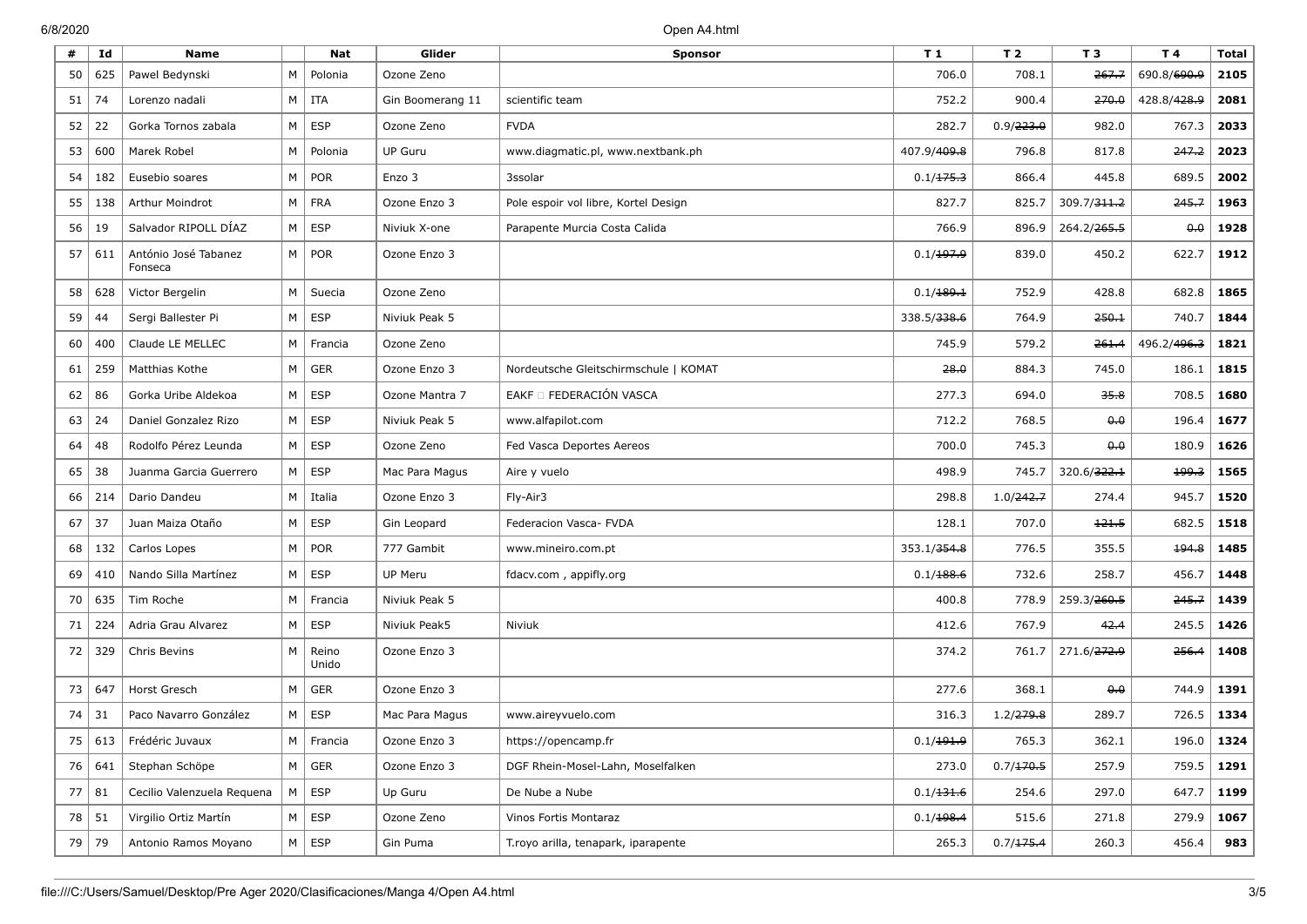6/8/2020 Open A4.html

| #   | Id  | <b>Name</b>                 |                | <b>Nat</b>     | Glider            | <b>Sponsor</b>                         | T1        | T <sub>2</sub>          | T 3                     | T 4                 | <b>Total</b> |
|-----|-----|-----------------------------|----------------|----------------|-------------------|----------------------------------------|-----------|-------------------------|-------------------------|---------------------|--------------|
| 80  | 317 | Miguel Angel Pifarré Boix   | M I            | <b>ESP</b>     | Ozone Zeno        | Ager Aventura't                        | 389.8     | 0.1/30.3                | 261.5                   | 295.8               | 947          |
| 81  | 88  | Gabriel Cañada Estébanez    | M <sub>1</sub> | ESP            | Windtech Duster   | Windtech Paragliders                   | 0.0       | 491.6                   | 261.1                   | 189.9               | 943          |
| 82  | 302 | Kalin Kostadinov            | M              | <b>BUL</b>     | Niviuk Artik 5    | SlyNomad Bulgaria, GreenPeace Bulgaria | 0.1/148.9 | 231.0                   | 264.0                   | 416.0               | 911          |
| 83  | 156 | Albert Pol Font             | M              | ESP            | Niviuk Ikuma      |                                        | 277.3     | 397.2                   | 207.2                   | 217.5               | 892          |
| 84  | 178 | Eva Vinuesa Prieto          | F.             | ESP            | Ozone Rush 5      |                                        | 0.1/158.7 | 385.3                   | 244.5                   | 239.8               | 870          |
| 85  | 112 | Miguel<br>VILLARTA_MARTINEZ | M              | <b>ESP</b>     | Skywalk Cayenne 6 | FAMILIA VILLARTA                       | 462.5     | 166.0                   | 159.1                   | 196.8               | 825          |
| 86  | 97  | Vallés Milla Pere           | M              | ESP            | UP Meru           |                                        | 357.1     | 231.1/ <del>232.2</del> | 232.1                   | 195.8               | 820          |
| 87  | 180 | Prune Delaris               | F.             | Francia        | Ozone Zeno        | Pole espoir vol libre                  | 350.8     | 244.1                   | 199.4/ <del>200.3</del> | 177.3               | 794          |
| 88  | 603 | Lambert Sandy               | F.             | <b>FRA</b>     | Gin Leopard       |                                        | 481.5     | 22.8/22.9               | 284.4                   | 15.7                | 789          |
| 89  | 266 | Fernando ACEITUNO           | M              | <b>ESP</b>     | Niviuk Artik 5    |                                        | 129.6     | 273.4                   | 44.3                    | 296.4               | 699          |
| 90  | 103 | Chechu Martinez Rojano      | M <sub>1</sub> | <b>ESP</b>     | Skywalk Spice     | RODEO STAR FGT                         | 0.1/132.7 | 185.9                   | 243.6                   | 240.6               | 670          |
| 90  | 638 | Ricardo Mota Leite          |                | $M$ Portugal   | Ozone Mantra 6    | AbouaAboua                             | 0.1/151.0 | 171.2                   | 240.8                   | 257.9               | 670          |
| 92  | 637 | ricardo raats               | M              | <b>EST</b>     | Ozone Mantra 7    |                                        | 0.1/152.1 | 211.5                   | 272.5                   | 151.7               | 636          |
| 93  | 115 | Jordi Roset Ilobet          | M              | ESP            | Ozone Alpina 3    |                                        | 138.0     | 171.3                   | وبوو                    | 288.8               | 598          |
| 94  | 646 | Dawid Krajewski             | M              | Polonia        | UP Summit XC 4    |                                        | 185.3     | 187.4                   | 159.5/ <del>160.3</del> | $\theta$ . $\theta$ | 532          |
| 94  | 322 | Fermin Montaner Morant      | M              | <b>ESP</b>     | Nova Sector       | montaner.de                            | 157.8     | 0.6/134.7               | 211.2                   | 162.1               | 532          |
| 96  | 204 | Ana Maria Sancho Frisuelos  | F.             | <b>ESP</b>     | Dudek Airlight    | www.monteholiday.com                   | 62.8      | 201.4                   | 113.6                   | 177.3               | 492          |
| 97  | 326 | Juan Luis Morales Gómez     | M I            | <b>ESP</b>     | Nova Sector       |                                        | 127.6     | 168.5                   | 0.0                     | 191.7               | 488          |
| 98  | 306 | Gadi Wolff                  | M <sub>1</sub> | <b>GER</b>     | <b>BGD Lynix</b>  |                                        | 149.3     | 151.3                   | 0.0                     | 135.7               | 436          |
| 99  | 94  | Nani Pons                   | M              | ESP            | Niviuk Artik 5    |                                        | 34.3      | 171.1                   | 0.0                     | 180.9               | 386          |
| 100 | 615 | <b>Harriet Short</b>        | F.             | Reino<br>Unido | Ozone Alpina 3    |                                        | 33.6      | 164.9                   | 0.0                     | 15.7                | 214          |
| 101 | 612 | Håkan Lindqvist             | M              | Suecia         | Ozone Zeno        |                                        | 198.2     | 0.0                     | 0.0                     | 0.0                 | 198          |
| 102 | 282 | David Zapata                | M              | <b>ESP</b>     | Ozone Swift       |                                        | 19.0      | 22.9                    | 28.3                    | 106.7               | 158          |
| 103 | 633 | Katarzyna Grajoszek         | F              | POL            | <b>UP Mana</b>    |                                        | 70.3      | 22.9                    | 0.0                     | 40.0                | 133          |
| 104 | 21  | Mario Arque Domingo         | M <sub>1</sub> | <b>ESP</b>     | Macpara Magus     | revista Parapente / Perfils            | 28.0      | 0.0                     | 0.0                     | 0.0                 | 28           |

| Task                  | Date             | [km] | Distance FTV Validity |              |
|-----------------------|------------------|------|-----------------------|--------------|
| T1 Task 1             | 2020-08-02 12:30 | 91.1 | 98.76%                | Race to goal |
| T <sub>2</sub> Task 2 | 2020-08-03 12:15 | 64.9 | 99.11%                | Race to goal |
| T <sub>3</sub> Task 3 | 2020-08-04 13:45 | 61.0 | 98.68%                | Race to goal |
| T4 Task 4             | 2020-08-05 12:30 | 97.2 | 98.23%                | Race to goal |